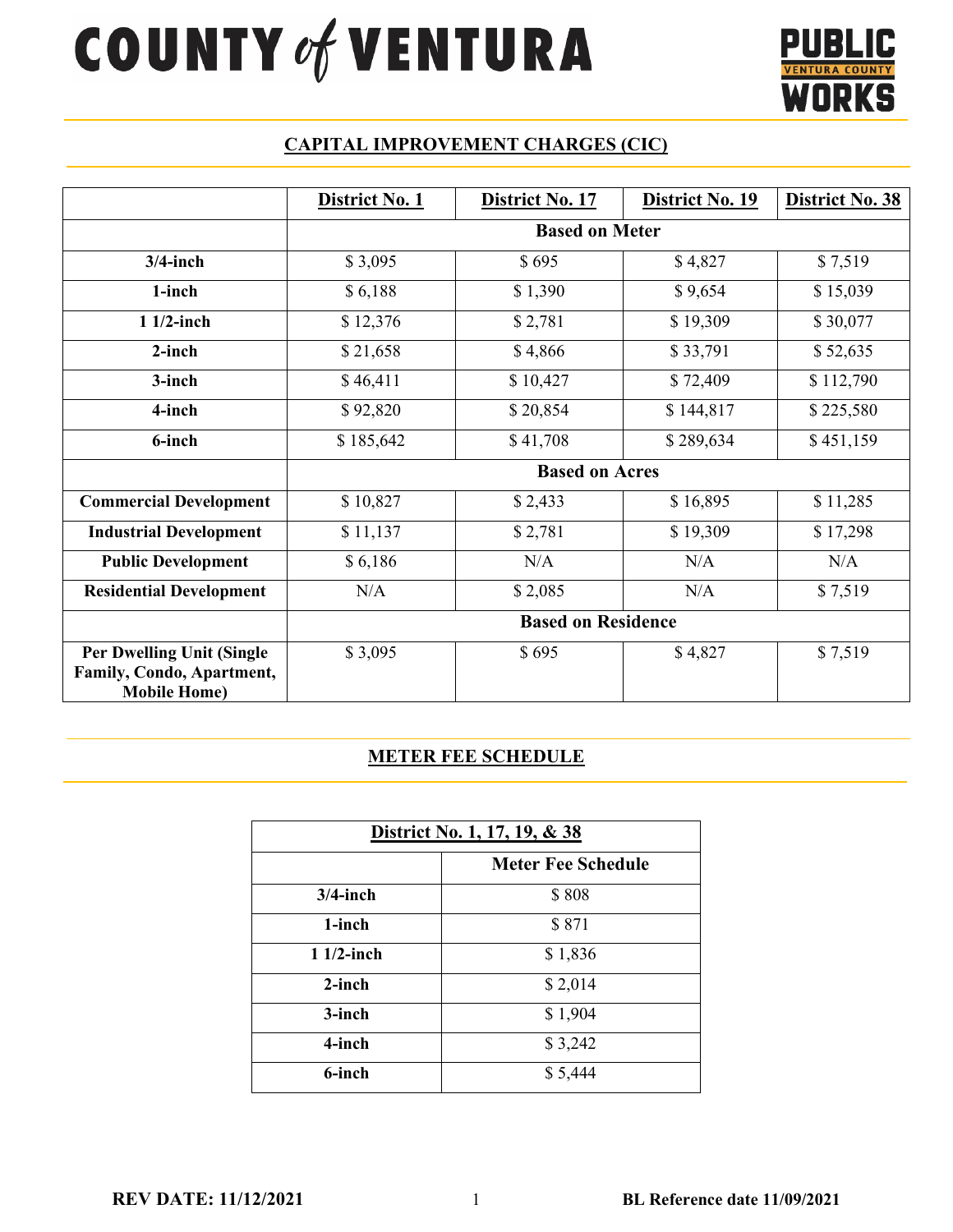#### **2021 CONSTRUCTION FEE RATE TABLE**

### **SEWER CONNECTION FEE (SCF, FEE AT 1 ERU)**

| District No. 1                    | \$5,951 |
|-----------------------------------|---------|
| District No. 16                   | \$5,413 |
| <b>County Service Area No. 29</b> | \$2,620 |
| <b>County Service Area No. 30</b> | \$2,774 |
| <b>County Service Area No. 34</b> | \$6,600 |

# **ENGINEERING AND DEVELOPMENT FEE SCHEDULE (VENTURA COUNTY WATERWORKS DISTRICT NO. 1, 16, 17, 19, AND 38)**

|                                                                    | <b>Current Fee</b> | <b>Description of Fee</b>                                                                                                                                                                                                                                                                                  |
|--------------------------------------------------------------------|--------------------|------------------------------------------------------------------------------------------------------------------------------------------------------------------------------------------------------------------------------------------------------------------------------------------------------------|
| <b>Annexation Fee</b>                                              | \$200              | Fee to process the Resolution of Application Initiating the Proceedings<br>for Annexation. Additional deposit is required for processing the<br>application                                                                                                                                                |
| <b>Availability and/or Will</b><br><b>Serve Letter Fee</b>         | \$160              | Fee for letter to applicant indicating the availability of facilities to be<br>connected to upon meeting the applicable requirements. Will Serve<br>Letter Fee for letter to applicant as an agreement that the County will<br>service said applicant upon making final connection to County<br>facilities |
| <b>Construction Permit Fee</b>                                     | \$1,000            | Fee for processing and issuing a construction permit, including<br>document creation, submittal review, permit writing, and pre-<br>construction meeting                                                                                                                                                   |
| <b>Fire Flow Test Fee</b>                                          | \$260              | Fee for processing and performing fire flow tests as a requirement for<br>construction by the Fire Division                                                                                                                                                                                                |
| <b>Hydrant Water Meter</b><br>Fee                                  | \$210              | Staff labor costs for installation, inspection and/or removal of hydrant<br>water meters                                                                                                                                                                                                                   |
| <b>Hydrant Water Meter</b><br><b>Trust Deposit</b>                 | \$1,880            | Trust deposit for temporary use of County owned construction hydrant<br>meters.                                                                                                                                                                                                                            |
| <b>Construction Water</b><br><b>Shutdown Charge</b>                | \$860              | Staff labor costs for processing contractor shut down requests as part<br>of a construction project. This includes the cost to develop a shutdown<br>plan, conduct mock shutdown, conduct the shutdown and assist with<br>partial pipe dewatering, and re-energizing the main                              |
| <b>Single Residential</b><br><b>Construction Inspection</b><br>Fee | \$770              | Staff labor costs for field inspection as part of a construction permit<br>per each install and/or abandonment                                                                                                                                                                                             |